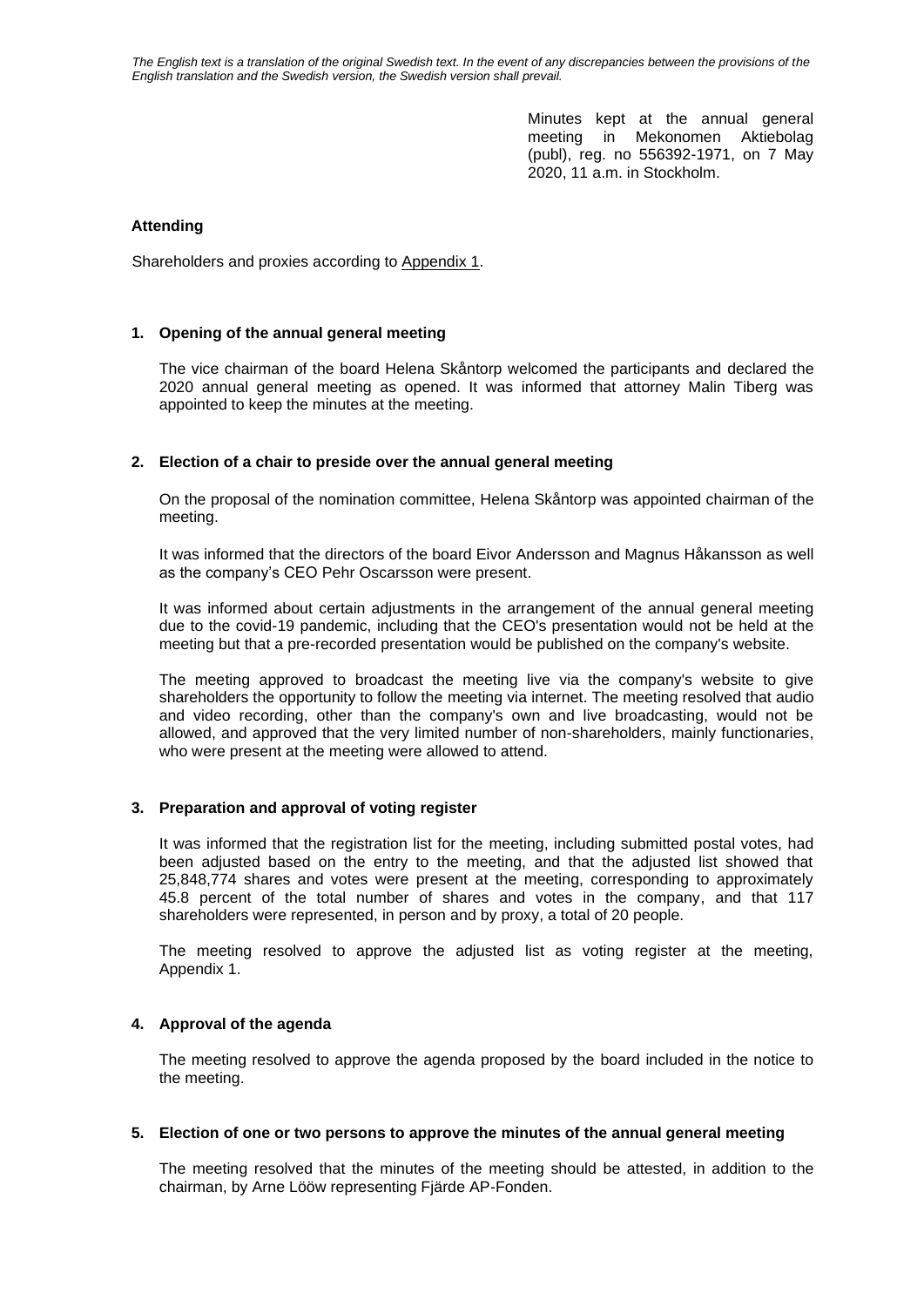*The English text is a translation of the original Swedish text. In the event of any discrepancies between the provisions of the English translation and the Swedish version, the Swedish version shall prevail.*

## **6. Determination of whether the annual general meeting has been duly convened**

The secretary informed that the notice to the meeting had been available on the company's website since 3 April 2020, and published in the Swedish Official Gazette on 7 April 2020 as well as through an announcement in Dagens Nyheter on 7 april 2020 that notice had been made.

The meeting was declared to have been duly convened.

All proposals of the board, which had been included in the notice and been held available for the shareholders in accordance with applicable rules, were presented.

## **7. Presentation of the annual report and auditor's report, the consolidated financial statements and the auditor's report on the consolidated financial statement, and the auditor's statement on whether the guidelines for remuneration of senior executives have been adhered to**

The annual report and the auditor's report for the parent company and the group for 2019, which had been available to the shareholders according to applicable rules, were presented, as well as the auditor's opinion on the application of the company's guidelines for remuneration to senior executives.

The company's auditor in charge Linda Corneliusson from PwC briefly reported on the audit work and the conclusions of the audit report and the opinion on the application of the company's guidelines for remuneration

## **8. CEO's address**

The CEO Pehr Oscarson refered to the pre-recorded presentation published on the company's website. The CEO then answered the pre-submitted questions from shareholders and the questions in the meeting room.

## **9. Resolution on adoption of the income statement and balance sheet and of the consolidated income statement and consolidated balance sheet**

The meeting resolved to adopt the income statement and the balance sheet as well as the consolidated income statement and the consolidated balance sheet for 2019, as they were presented in the annual report.

## **10. Resolution on discharge of the directors and president from liability**

The meeting resolved to discharge the board members and the CEO from liability for 2019. It was noted that board members and the CEO did not participate in resolutions that concerned themselves.

## **11. Resolution on appropriation of the company's result in accordance with the adopted balance sheet**

The chairman presented the board's proposal regarding the distribution of profit and presented a short background to the adjusted proposal that no dividend shall be paid for the year 2019.

The meeting resolved, in accordance with the proposal, that the earning at its disposal is carried forward to a new account.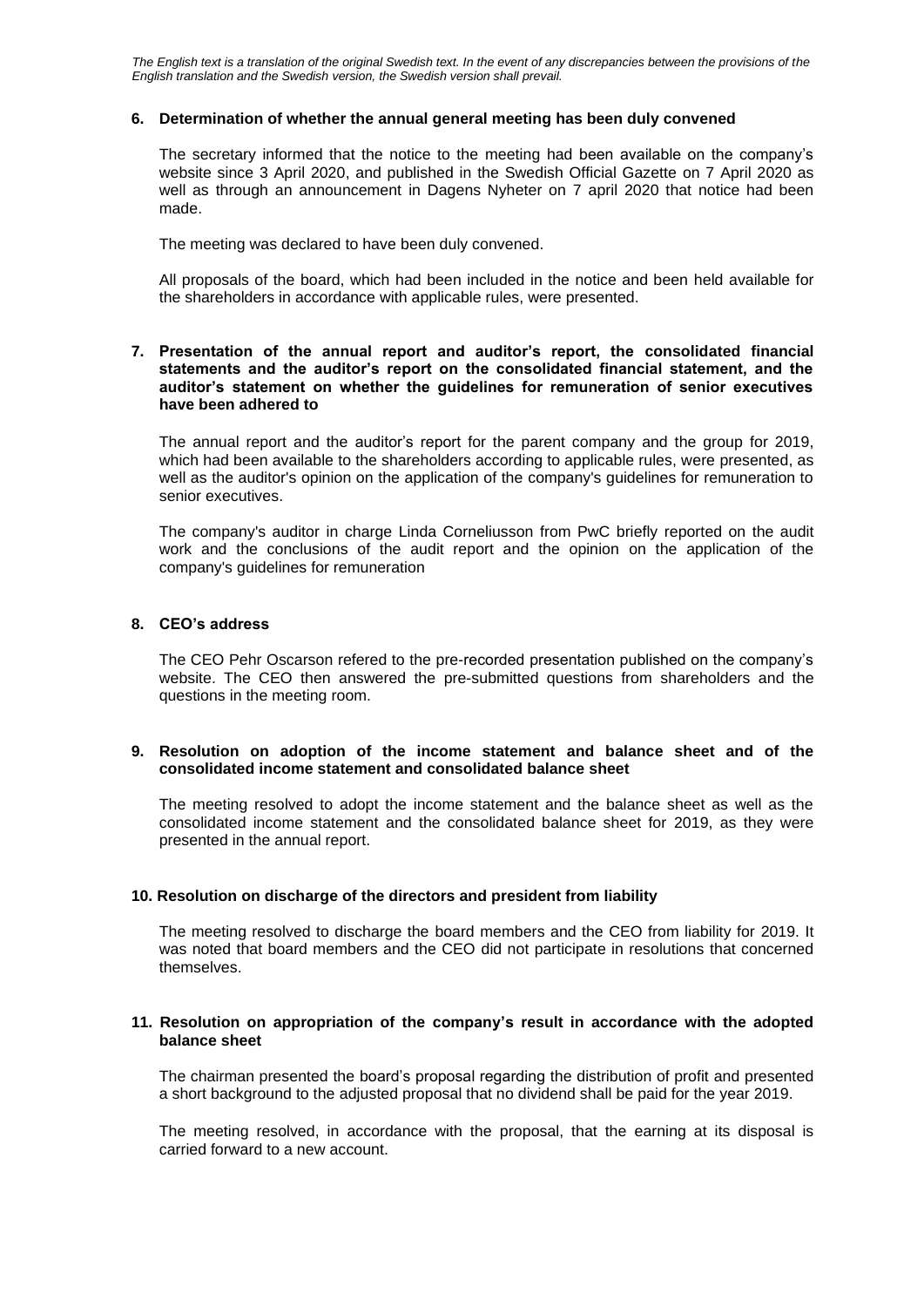## **12. Resolution on the number of directors and deputy directors to be elected by the annual general meeting**

The nomination committee, through Arne Lööw, reported on the nomination committee's work, by referring to the nomination committee´s report contained in the material available at the meeting, including the motivation. All nomination committee's proposals were presented.

The meeting resolved, in accordance with the nomination committee's proposal, that the board shall consist of seven meeting-elected directors with no deputy directors.

## **13. Resolution on directors' fees and auditor's fees**

The meeting resolved in accordance with the nomination committee's proposal on unchanged fees as follows: SEK 620,000 to the chairman of the board, SEK 400,000 to the vice chairman of the board and SEK 300,000 to each of the other meeting-elected directors. The following fees shall be paid for committee work: SEK 120,000 to the chairman of the audit committee, SEK 50,000 to each of the other members of the audit committee, SEK 45,000 to the chairman of the remuneration committee and SEK 25,000 to each of the other members of the remuneration committee. The meeting also resolved that auditor's fees shall be paid in accordance with approved account.

## **14. Election of the board of directors, chairman of the board, and any deputy directors**

The chairman informed that there was information about the board member's positions in other companies in the material available at the meeting.

The meeting resolved in accordance with the nomination committee's proposal on re-election of the board members Eivor Andersson, Kenny Bräck, Joseph M Holsten, Magnus Håkansson, John S. Quinn, Helena Skåntorp and Arja Taaveniku. John S. Quinn was re-elected as chairman of the board.

## **15. Election of auditor**

The meeting resolved in accordance with the nomination committee's proposal on re-election of PricewaterhouseCoopers AB as the company's auditor for the period until the end of the 2021 annual general meeting. PwC has announced that Linda Corneliusson will continue as auditor in charge.

## **16. Resolution on guidelines for remuneration of senior executives**

The chairman presented the main content of the board's proposal.

The meeting resolved to approve the board's proposal on guidelines for remuneration of senior executives, Appendix 2.

# **17. Resolution on a long-term share-based incentive program**

Eivor Andersson, board member and chairman of the remuneration committee, presented the main content of the board's proposal.

The meeting resolved to approve the board's proposal, Appendix 3, to establish a long-term share-based incentive program (LTIP 2020) to group management in Mekonomen and certain other key employees in the group.